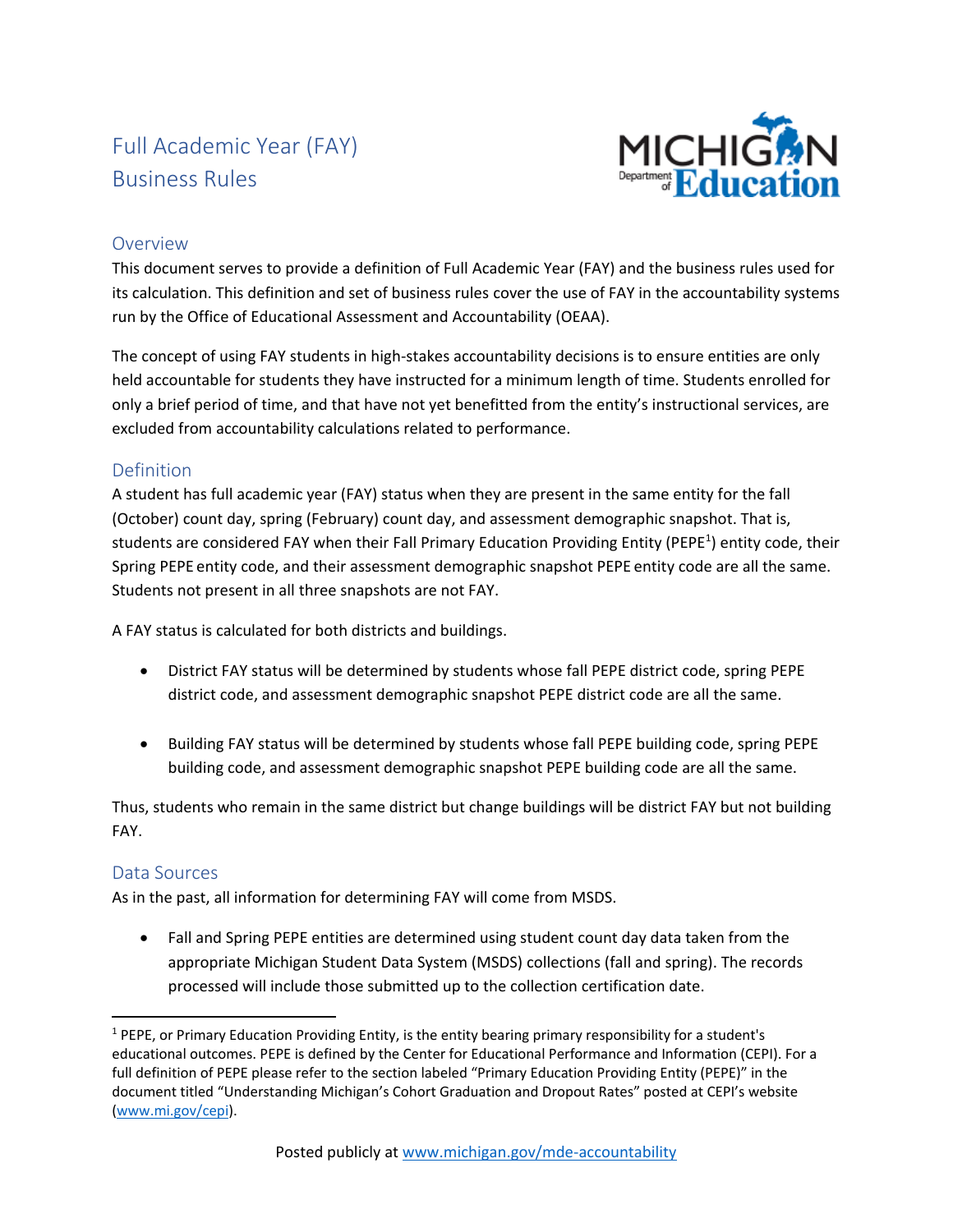• Assessment Demographic Snapshot PEPE is determined using the enrollment and demographic snapshot of MSDS using the AS OF and certification dates for that assessment.

#### Examples

John Smith has an enrollment date of 8/28/2020 in Capital City School District's (district code 89000) Capital City Elementary School (building code 89999). Capital City School District is identified as the PEPE district and Capital City Elementary School is identified as the PEPE school for John in the October 2020 count, in the February 2021 count, and in the enrollment and demographic snapshot for state summative content area assessments. John receives full academic year (FAY) status for Capital City School District, and Capital City Elementary School. Since John Smith is FAY, all state summative content area assessment results will be included in the district's and school's accountability calculations.

| <b>Entity Level</b> | <b>Fall PEPE</b> | <b>Spring PEPE</b> | Assessment<br><b>Snapshot PEPE</b> | <b>FAY Status</b> |
|---------------------|------------------|--------------------|------------------------------------|-------------------|
| District            | 89000            | 89000              | 89000                              | FAY               |
| School              | 08999            | 08999              | 08999                              | FAY               |

Jane Doe has an enrollment date of 9/5/2020 in Capital City School District's (district code 89000) Capital City Elementary School (building code 89999). Capital City School District is identified as the PEPE district and Capital City Elementary School is identified as the PEPE school for Jane in the October 2020 count, but Jane has a different PEPE district and PEPE school in the February 2021 count. Jane re-enrolls in Capital City Elementary School after the February 2021 count and is reported as enrolled at Capital City Elementary School in the enrollment and demographic snapshot for state summative content area assessments. Jane is not FAY in any district or school and is not included in any district's or school's accountability calculations.

| <b>Entity Level</b> | <b>Fall PEPE</b> | <b>Spring PEPE</b> | <b>Assessment</b><br><b>Snapshot PEPE</b> | <b>FAY Status</b> |
|---------------------|------------------|--------------------|-------------------------------------------|-------------------|
| <b>District</b>     | 89000            | 99999              | 89000                                     | Not FAY           |
| School              | 08999            | 09000              | 08999                                     | Not FAY           |

### Uses of FAY

FAY is used differently across Michigan's accountability systems. The two primary uses of FAY are:

- 1. Determining which students are included in the accountability system. That is, students must meet the definition of FAY to be included in the accountability system.
- 2. Determining which schools/districts are included in the accountability system. That is, schools/districts must meet a minimum count of FAY students to be included in the accountability system.